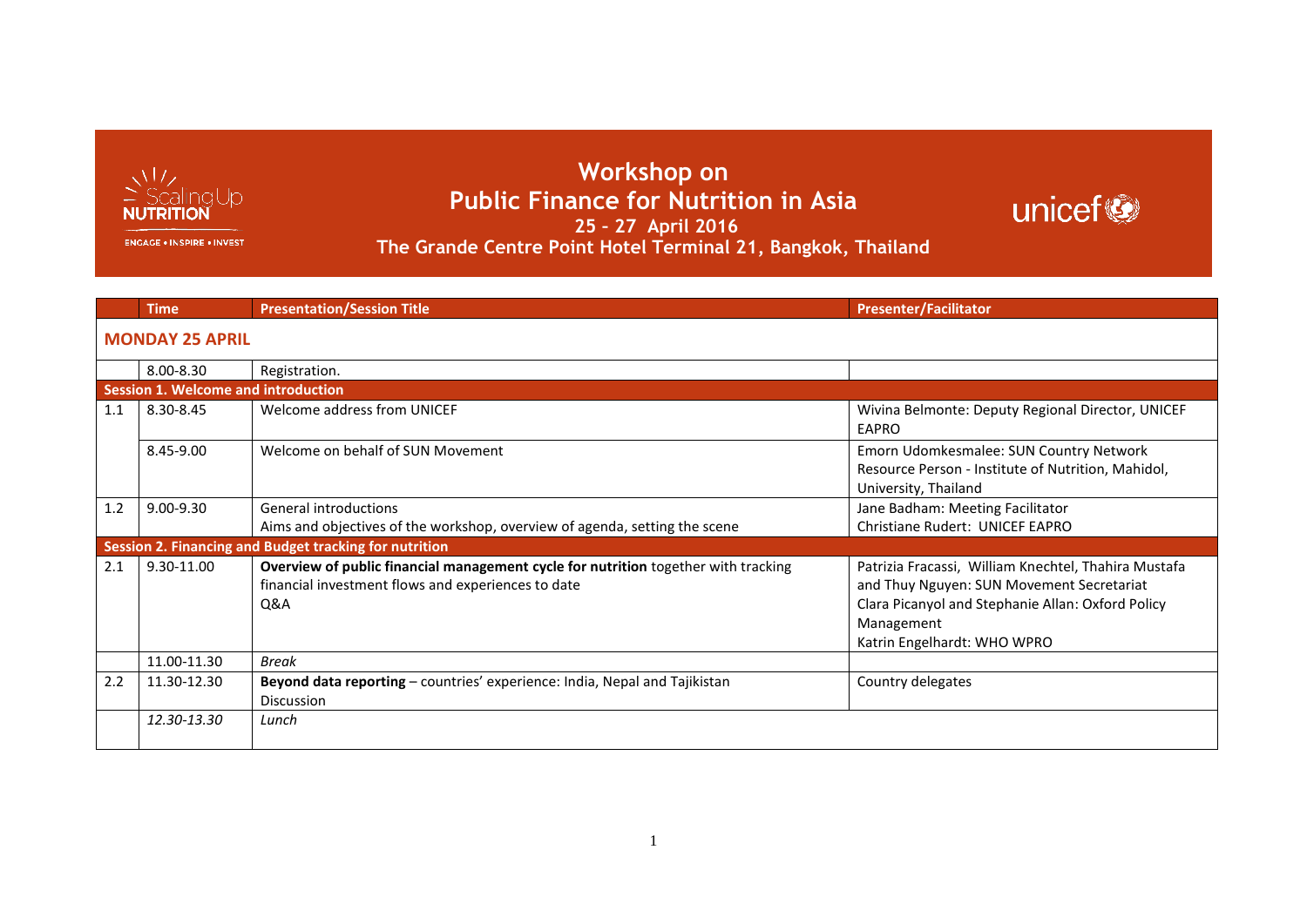|     | Session 3. Parallel sessions for countries in the $1^{st}$ and $2^{nd}$ rounds of budget tracking |                                                                                                |                                                  |  |
|-----|---------------------------------------------------------------------------------------------------|------------------------------------------------------------------------------------------------|--------------------------------------------------|--|
| 3.1 | 13.30-15.00                                                                                       | Group A: Countries starting out/defining where to start:                                       | <b>Christiane Rudert</b>                         |  |
|     |                                                                                                   | Countries: Afghanistan, Kyrgyz, Myanmar, Timor Leste, Bhutan, Maldives, India-Uttar            | Victor Aguayo: UNICEF ROSA                       |  |
|     |                                                                                                   | Pradesh State, India-Delhi                                                                     | Helen Connolly: American Institutes for Research |  |
|     |                                                                                                   |                                                                                                | Alina Lipcan, Oxford Policy Management           |  |
|     |                                                                                                   | Group B: Countries which did the full budget tracking exercise for the first time (2016):      | Alam Khattak, SUN Secretariat                    |  |
|     |                                                                                                   | Identifying MDAs and sectoral domains with nutrition relevant budget allocations               | Nicoletta Feruglio, UNICEF EAPRO                 |  |
|     |                                                                                                   | Countries: Cambodia, Lao, Philippines, PNG, Vietnam, Yemen, Sri Lanka                          | Thuy Nguyen                                      |  |
|     |                                                                                                   | <b>Group C:</b> Countries doing the budget tracking exercise for the second time (2015 +2016): | William Knechtel                                 |  |
|     |                                                                                                   | Identifying the largest budget allocations potentially relevant to nutrition – can these be    | Stephanie Allan                                  |  |
|     |                                                                                                   | improved?                                                                                      | Nicholas Bidault, REACH/UN Network for SUN       |  |
|     |                                                                                                   | Countries: Bangladesh, Indonesia, India-Maharashtra, Nepal, Pakistan, Tajikistan               | Thahira Mustafa                                  |  |
|     | 15.00-15.30                                                                                       | Break                                                                                          |                                                  |  |
| 3.2 | 15.30-16.30                                                                                       | Country feedback by rotation within groups A, B, C                                             | Country delegations                              |  |
| 3.3 | 16.30-17.00                                                                                       | Wrap up                                                                                        | Country facilitators                             |  |
|     |                                                                                                   | Take-home messages and close                                                                   | Jane Badham                                      |  |

## **TUESDAY 26 APRIL**

|     | <b>Session 4. Costing</b> |                                                                                            |                                              |  |
|-----|---------------------------|--------------------------------------------------------------------------------------------|----------------------------------------------|--|
|     | 8.30                      | Opening of the day                                                                         | Jane Badham                                  |  |
| 4.1 | 8.40-9.40                 | Introduction to nutrition cost estimation with links to financial tracking                 | Helen Connolly, American Research Institutes |  |
|     |                           | Country example: Sri Lanka                                                                 | Sri Lanka delegation                         |  |
| 4.2 | 9.40-11.00                | Country exercise: Country teams will work on linking findings from the budget reviews with | <b>Helen Connolly</b>                        |  |
|     |                           | costed plans/plans/strategies/policies                                                     | Patrizia Fracassi                            |  |
|     |                           |                                                                                            | Clara Picanyol                               |  |
|     |                           |                                                                                            | Country delegations                          |  |
|     | 11.00-11.30               | Break                                                                                      |                                              |  |
| 4.3 | 11.30-12.00               | Sharing of key points from the discussions, key lessons learnt from the exercise, and next | <b>Helen Connolly</b>                        |  |
|     |                           | steps                                                                                      | Patrizia Fracassi                            |  |
|     |                           |                                                                                            | Clara Picanyol                               |  |
| 4.4 | 12.00-12.30               | Beyond cost estimation – using cost information for program planning and prioritisation    | <b>Helen Connolly</b>                        |  |
|     | 12.30-13.30               | Lunch                                                                                      |                                              |  |
|     |                           |                                                                                            |                                              |  |
|     |                           |                                                                                            |                                              |  |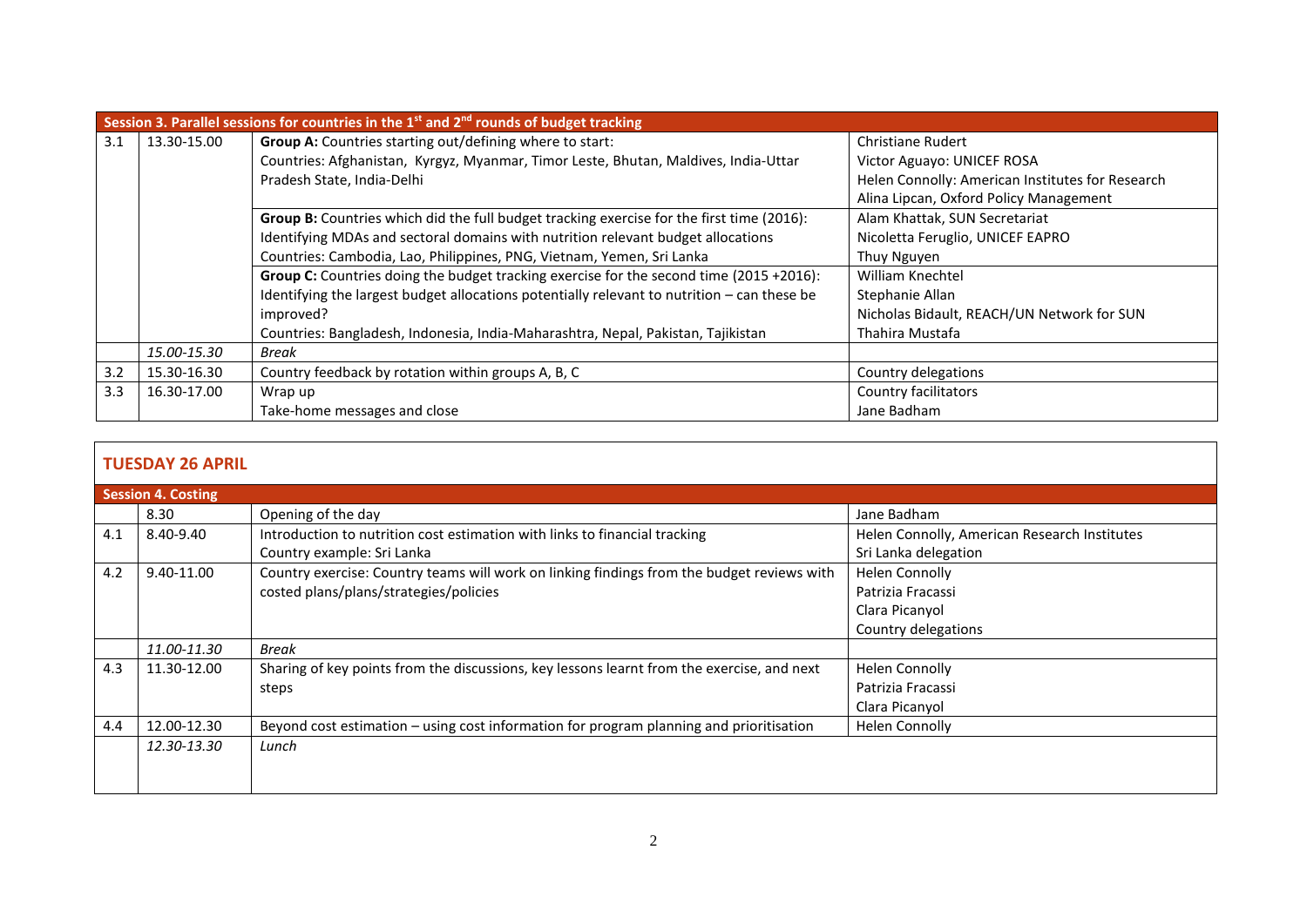|     | <b>Time</b>                            | <b>Presentation/Session Title</b>                            | <b>Presenter/Facilitator</b>                      |
|-----|----------------------------------------|--------------------------------------------------------------|---------------------------------------------------|
| 5.  | <b>PF4N at the decentralized level</b> |                                                              |                                                   |
| 5.1 | 13.30-13.40                            | Introduction and objective of the session                    | Nicoletta Feruglio: UNICEF EAPRO                  |
| 5.2 | 13.40-14.15                            | Decentralized public provision of nutrition                  | Anwar Shah: Director of the Centre for Public     |
|     |                                        |                                                              | Economics, Chengdu/Wenjiang, China,               |
| 5.3 | 14.15-15.30                            | Country presentations:                                       |                                                   |
|     |                                        | Pakistan-Punjab Province                                     | Shabana Haider: Punjab Planning Board, Pakistan   |
|     |                                        | India-Maharashtra State                                      | Rajeshwari Chandrasekar: UNICEF Maharashtra State |
|     |                                        | 3.<br>Indonesia                                              | Entos Zaina: Bappenas, Indonesia                  |
|     |                                        | Discussant observations                                      | Anwar Shah                                        |
|     |                                        | Plenary discussion                                           | Jane Badham                                       |
|     | 15.30-16.00                            | <b>Break</b>                                                 |                                                   |
| 5.4 | 16.00-16.30                            | The way forward: i) What we have heard ii) Country planning. | Nicoletta Feruglio                                |
|     |                                        |                                                              | Country delegations                               |
| 5.5 | 16.30-17.00                            | Open discussion                                              | All Day 1 & 2 presenters                          |
|     |                                        | Take home messages                                           | Jane Badham                                       |
|     |                                        | Close                                                        |                                                   |

## **WEDNESDAY 27 APRIL**

| Session 6. Costs of undernutrition |              |                                                                           |                                             |
|------------------------------------|--------------|---------------------------------------------------------------------------|---------------------------------------------|
|                                    | $8.30 - 8.4$ | Opening of the day                                                        | Jane Badham                                 |
| 6.1                                | 8.30-9.30    | Panel discussion:                                                         | Jane Badham                                 |
|                                    |              | Part 1: Costs of undernutrition studies (Timor Leste, Cambodia, Lao PDR)  | Marcelo Amaral: Timor Leste delegation      |
|                                    |              |                                                                           | Sok Silo: Cambodia delegation               |
|                                    |              |                                                                           | Bounfeng Phoummalaysith: Lao PDR delegation |
|                                    |              | Part 2: Costs of not breastfeeding studies (Overview, Indonesia, Myanmar) | Dylan Walters: The World Bank               |
|                                    |              |                                                                           | Pipit Pitriyan: Indonesian delegation       |
|                                    |              |                                                                           | Myanmar delegation                          |
| 6.2                                | 9.30-9.45    | Costs of obesity and non-communicable diseases                            | Katrin Engelhardt                           |
| 6.3                                | 9.45-10.00   | Cost-benefit analysis: The Bangladesh experience                          | Mohsin Ali: UNICEF Bangladesh               |
|                                    | 10.00-10.30  | <b>Break</b>                                                              |                                             |
|                                    |              |                                                                           |                                             |